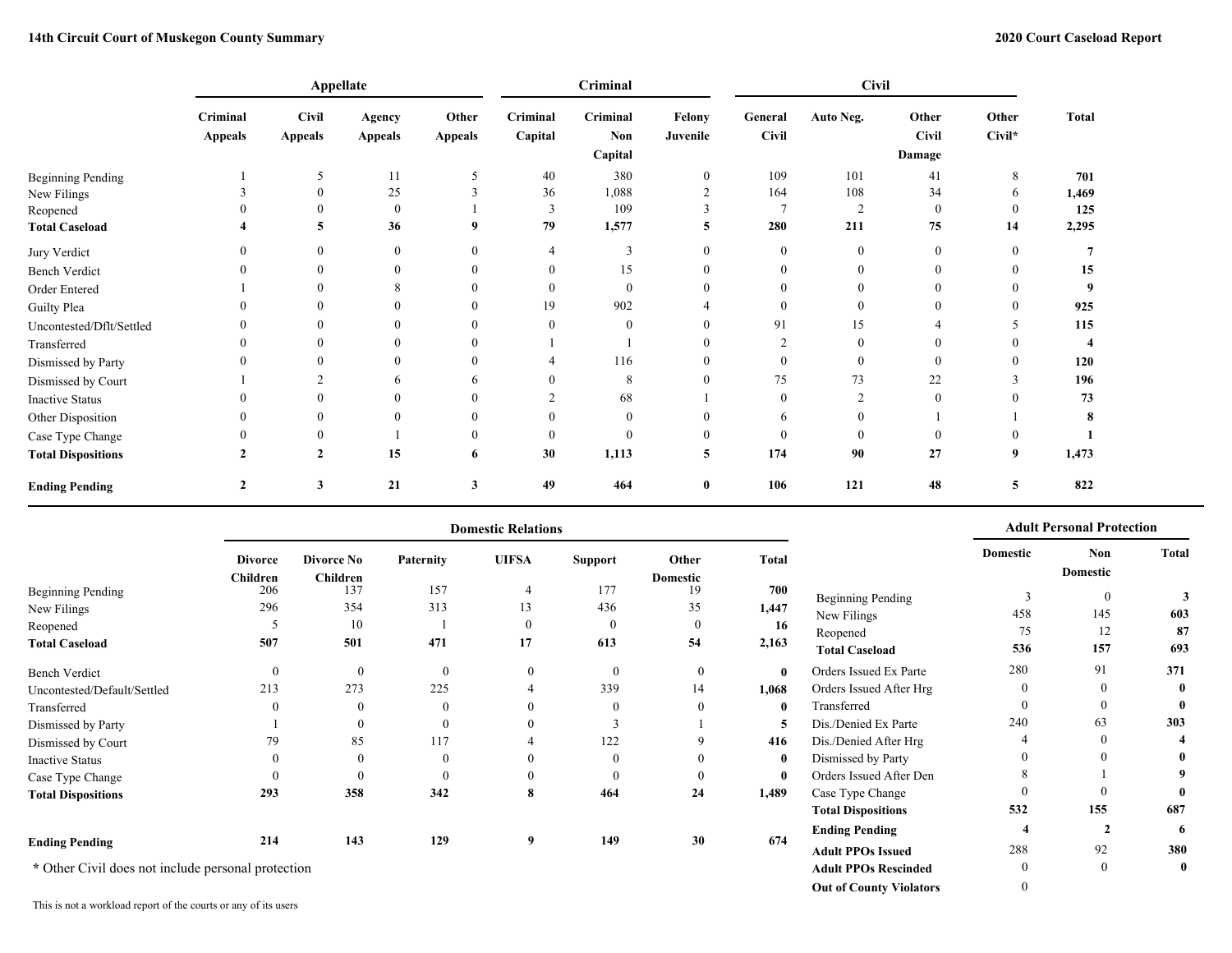|                            | <b>Proceedings Under Juvenile Code</b> |                  |                  |                   |              |              |  |  |  |  |  |  |  |  |
|----------------------------|----------------------------------------|------------------|------------------|-------------------|--------------|--------------|--|--|--|--|--|--|--|--|
|                            | Designated                             | Delinquency      | <b>Traffic</b>   | <b>Child</b>      | Personal     | <b>Total</b> |  |  |  |  |  |  |  |  |
|                            |                                        |                  |                  | <b>Protective</b> | Protection   |              |  |  |  |  |  |  |  |  |
| <b>Beginning Pending</b>   | 1                                      | 165              | $\Omega$         | 20                | $\theta$     | 186          |  |  |  |  |  |  |  |  |
| New Filings                | 5                                      | 297              | $\mathbf{0}$     | 149               | 1            | 452          |  |  |  |  |  |  |  |  |
| Reopened                   | $\theta$                               | $\theta$         | $\theta$         | $\theta$          | $\mathbf{0}$ | $\mathbf{0}$ |  |  |  |  |  |  |  |  |
| <b>Total Caseload</b>      | 6                                      | 462              | 0                | 169               | 1            | 638          |  |  |  |  |  |  |  |  |
| Jury Verdict               | $\mathbf{0}$                           | $\boldsymbol{0}$ | $\Omega$         | $\Omega$          | $\mathbf{0}$ | 0            |  |  |  |  |  |  |  |  |
| <b>Bench Verdict</b>       | $\theta$                               | $\Omega$         | $\theta$         | 5                 | $\theta$     | 5            |  |  |  |  |  |  |  |  |
| Guilty Plea/Admission      | 3                                      | 94               | $\Omega$         | 86                | $\theta$     | 183          |  |  |  |  |  |  |  |  |
| Prosecutor Waiver          | $\Omega$                               | $\boldsymbol{0}$ | $\Omega$         | $\theta$          | $\theta$     | $\bf{0}$     |  |  |  |  |  |  |  |  |
| <b>Traditional Waiver</b>  | $\theta$                               | $\overline{2}$   | $\theta$         | 0                 | $\theta$     | 2            |  |  |  |  |  |  |  |  |
| Dismissed by Party         | $\mathbf{0}$                           | 8                | $\boldsymbol{0}$ | 0                 | $\mathbf{0}$ | 8            |  |  |  |  |  |  |  |  |
| Dismissed by Court         | 1                                      | 118              | $\theta$         | $\Omega$          | $\mathbf{0}$ | 119          |  |  |  |  |  |  |  |  |
| Dismissed Incompetent      | $\mathbf{0}$                           | 3                | $\theta$         | $\theta$          | $\mathbf{0}$ | 3            |  |  |  |  |  |  |  |  |
| Dismissed/Withdrawn        | $\boldsymbol{0}$                       | $\mathbf{0}$     | $\theta$         | 12                | $\mathbf{0}$ | 12           |  |  |  |  |  |  |  |  |
| <b>Consent Calendar</b>    | $\mathbf{0}$                           | $\mathbf{0}$     | $\theta$         | $\mathbf{0}$      | $\mathbf{0}$ | $\bf{0}$     |  |  |  |  |  |  |  |  |
| Transferred                | 0                                      | 23               | $\Omega$         | 1                 | $\theta$     | 24           |  |  |  |  |  |  |  |  |
| Diversion/Not Authorized   | 0                                      | 100              | $\Omega$         | 5                 | $\mathbf{0}$ | 105          |  |  |  |  |  |  |  |  |
| Designation Granted        | 0                                      | 5                | $\Omega$         | $\theta$          | $\theta$     | 5            |  |  |  |  |  |  |  |  |
| <b>Inactive Status</b>     | 0                                      | 3                | $\theta$         | 0                 | $\mathbf{0}$ | 3            |  |  |  |  |  |  |  |  |
| Not Charged                | 0                                      | $\bf{0}$         | $\Omega$         | 0                 | $\theta$     | $\bf{0}$     |  |  |  |  |  |  |  |  |
| Case Type Change           | $\mathbf{0}$                           | $\bf{0}$         | $\theta$         | 0                 | $\mathbf{0}$ | 0            |  |  |  |  |  |  |  |  |
| Dis./Denied After Hrg      | $\mathbf{0}$                           | 0                | $\theta$         | 0                 | $\mathbf{0}$ | $\bf{0}$     |  |  |  |  |  |  |  |  |
| Dis./Denied Ex Parte       | $\theta$                               | $\theta$         | $\Omega$         | 0                 | $\theta$     | 0            |  |  |  |  |  |  |  |  |
| Orders Issued After Hrg    | $\Omega$                               | 0                | $\Omega$         | 0                 | $\mathbf{0}$ | 0            |  |  |  |  |  |  |  |  |
| Orders Issued Ex Parte     | 0                                      | $\theta$         | $\Omega$         | 0                 | 1            | 1            |  |  |  |  |  |  |  |  |
| Orders Issued After Denial | $\theta$                               | $\theta$         | 0                | $\Omega$          | $\theta$     | 0            |  |  |  |  |  |  |  |  |
| <b>Total Dispositions</b>  | 4                                      | 356              | 0                | 109               | 1            | 470          |  |  |  |  |  |  |  |  |
| <b>Ending Pending</b>      | $\mathbf{2}$                           | 106              | $\mathbf{0}$     | 60                | 0            | 168          |  |  |  |  |  |  |  |  |

| Number of Children Associated with Child Protective New Filings                   |                  | 275              |
|-----------------------------------------------------------------------------------|------------------|------------------|
| PPOs Issued Against a Minor<br>PPOs Rescinded Against a Minor                     |                  | 1<br>$\theta$    |
|                                                                                   |                  |                  |
| Number of Juveniles in the System                                                 |                  |                  |
| Juveniles For Whom a Petition is Pending Adjudication Who are                     |                  | 122              |
| Not Already Under Supervision                                                     |                  |                  |
| Juveniles in the System Who are Supervised by the Court                           |                  | 98               |
| Juveniles in the System Who are Supervised by the Department<br>of Human Services |                  | $\boldsymbol{0}$ |
|                                                                                   |                  |                  |
| Number of Children in the System                                                  |                  |                  |
| Children for Whom a Petition is Pending Adjudication Who are                      |                  | 170              |
| Not Already Under Court Jurisdiction                                              |                  |                  |
| Children in the System Who are Permanent Wards of Either the                      |                  | 50               |
| Michigan Children's Institute or the Court                                        |                  |                  |
| Children in the System Who are Temporary Wards of the Court                       |                  | 216              |
| Children in the System Who are Temporary Wards of the                             |                  | $\mathbf{0}$     |
| Michigan Children's Institute for Observation                                     |                  |                  |
| Children Who Came in on New Petitions During the Year Who                         |                  | 69               |
| Have Had Prior Court Jurisdiction                                                 |                  |                  |
| <b>Number of Other Child Protective Petitions Filed</b>                           | <b>Petitions</b> | <b>Children</b>  |
| Termination Petitions Filed in Original Petition                                  | 27               | 51               |
| Termination Petitions Filed as a Supplemental Petition                            | 53               | 82               |
| <b>Supplemental Petitions</b>                                                     | 21               | 52               |
| Juvenile Guardianship                                                             |                  |                  |
| Guardianships Created                                                             | 19               |                  |
| Guardians Terminated                                                              | 1                |                  |
| Guardianships Revoked                                                             | 1                |                  |

Guardianships Revoked 1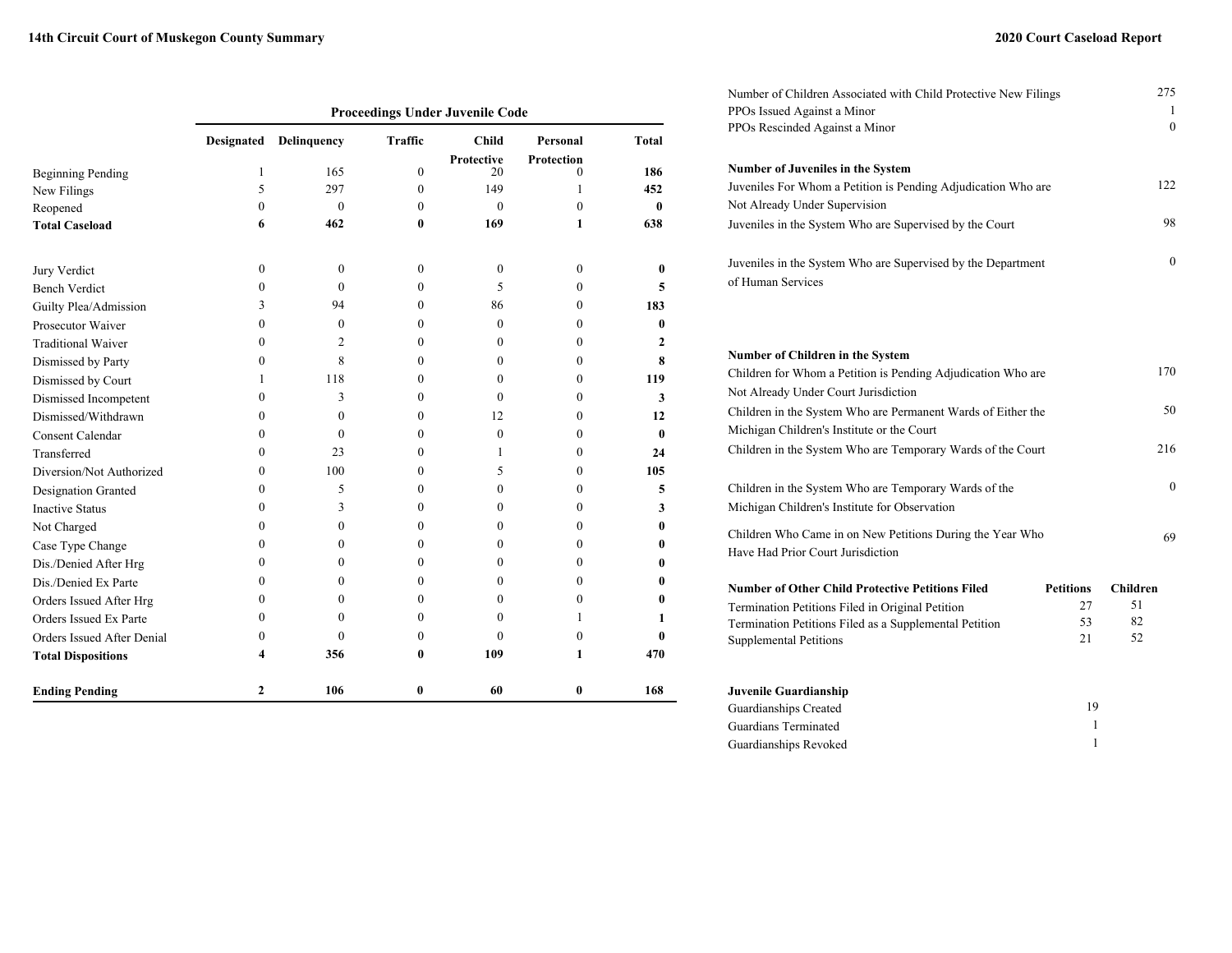| <b>Proceedings Under Adoption Code</b> |                               |
|----------------------------------------|-------------------------------|
|                                        | <b>Petitions for Adoption</b> |
| Beginning Pending                      | 27                            |
| New Filings                            | 90                            |
| Reopened                               | 0                             |
| <b>Total Caseload</b>                  | 117                           |
| Finalized                              | 80                            |
| Withdrawn by Petitioner                | $\Omega$                      |
| Dismissed by Court                     | 0                             |
| Transferred                            | $\Omega$                      |
| <b>Recission Granted</b>               | $\Omega$                      |
| Recission Denied/Withdrawn             | 0                             |
| Case Type Change                       | 0                             |
| <b>Total Dispositions</b>              | 80                            |
| <b>Ending Pending</b>                  | 37                            |

| Petitions filed for the Appointment of a Confidential Intermediary |  |
|--------------------------------------------------------------------|--|
| Requests filed for Release of Adoption Information                 |  |

| Total Civil Filings                                   | 312   |
|-------------------------------------------------------|-------|
| Total Criminal Filings                                | 1.126 |
| Total Appeals, Adminstrative Review, and Writ Filings | 31    |
| <b>Total Non-Family Filings</b>                       | 1.469 |

|                           | <b>Miscellaneous Family</b> |           |       |  |  |  |  |  |  |  |  |
|---------------------------|-----------------------------|-----------|-------|--|--|--|--|--|--|--|--|
|                           | <b>Other Family</b>         | Ancillary | Total |  |  |  |  |  |  |  |  |
| Beginning Pending         | 9                           |           | 9     |  |  |  |  |  |  |  |  |
| New Filings               | 59                          | $\Omega$  | 59    |  |  |  |  |  |  |  |  |
| Reopened                  | $\Omega$                    | $\Omega$  |       |  |  |  |  |  |  |  |  |
| <b>Total Caseload</b>     | 68                          | 0         | 68    |  |  |  |  |  |  |  |  |
| Orders Issued Ex Parte    | 10                          | 0         | 10    |  |  |  |  |  |  |  |  |
| Orders Issued After Hrg   | 37                          | 0         | 37    |  |  |  |  |  |  |  |  |
| <b>Petition Granted</b>   | $\Omega$                    | 0         | 0     |  |  |  |  |  |  |  |  |
| Transferred               | 0                           | $\Omega$  |       |  |  |  |  |  |  |  |  |
| Dis./Denied Ex Parte      | $\Omega$                    | 0         |       |  |  |  |  |  |  |  |  |
| Dis./Denied After Hearing | 5                           | $\Omega$  | 5     |  |  |  |  |  |  |  |  |
| <b>Petition Denied</b>    | $\Omega$                    | $\Omega$  | 0     |  |  |  |  |  |  |  |  |
| Dismissed by Party        |                             | $_{0}$    |       |  |  |  |  |  |  |  |  |
| Petition Withdrawn/Dis    | $\Omega$                    | $\Omega$  | 0     |  |  |  |  |  |  |  |  |
| Deferred                  | $\Omega$                    | $\Omega$  |       |  |  |  |  |  |  |  |  |
| Case Type Change          |                             | $\Omega$  |       |  |  |  |  |  |  |  |  |
| <b>Total Dispositions</b> | 53                          | 0         | 53    |  |  |  |  |  |  |  |  |
| <b>Ending Pending</b>     | 15                          | 0         | 15    |  |  |  |  |  |  |  |  |

| Domestic Relations Filings  | 1.447 |
|-----------------------------|-------|
| Personal Protection         | 604   |
| Juvenile Code Filings       | 451   |
| <b>Adoption Filings</b>     | 90    |
| Misc. Family Filings        | 59    |
| <b>Total Family Filings</b> | 2,651 |

**Grand Total Filings 4,120**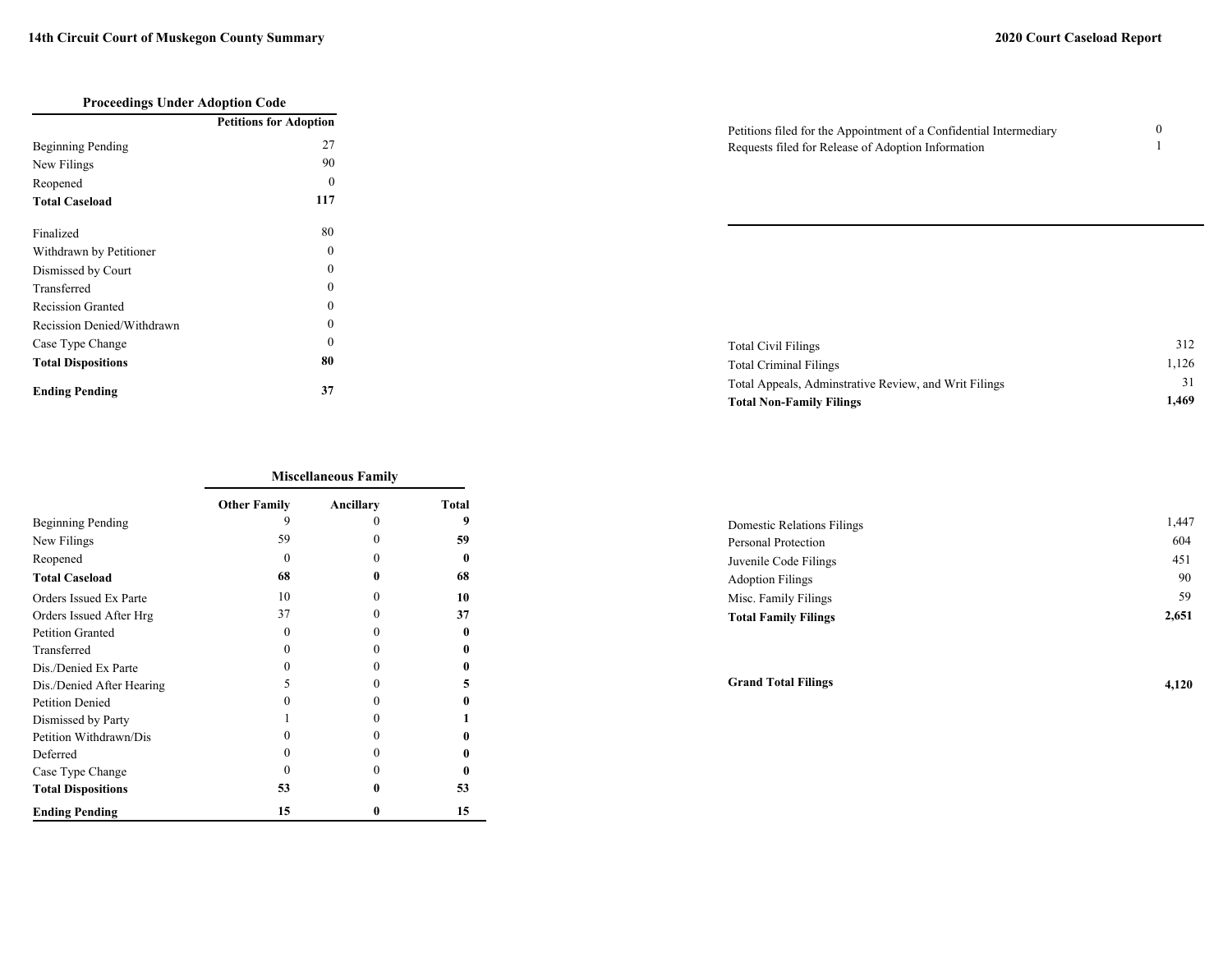|                            | AA                   | AЕ                      | АP               | AR                     | AV               | AН                      | AL                 | AS               | AW             | AX                   | FC             | FH                            | FJ                 | CВ               | CС             | <b>CD</b>                    | CЕ             | CF                       | CН               | CK               | CL                 | <b>CP</b>             | <b>CR</b>             | CZ               | ND             | NF             | <b>NH</b>          |
|----------------------------|----------------------|-------------------------|------------------|------------------------|------------------|-------------------------|--------------------|------------------|----------------|----------------------|----------------|-------------------------------|--------------------|------------------|----------------|------------------------------|----------------|--------------------------|------------------|------------------|--------------------|-----------------------|-----------------------|------------------|----------------|----------------|--------------------|
| <b>Beginning Pending</b>   |                      | $\Omega$                | $\Omega$         |                        | 5                | 5                       | $\overline{7}$     | $\Omega$         | $\theta$       | $\overline{4}$       | 40             | 376                           | $\boldsymbol{0}$   | 9                | $\Omega$       | $\theta$                     | $\Omega$       |                          | 42               | 21               | $\Omega$           | $\Omega$              | $\theta$              | 36               | $\theta$       | 24             | 8                  |
| New Filings                | 6                    |                         | $\Omega$         | 3                      | $\Omega$         |                         | 15                 | $\theta$         | $\overline{2}$ | 11                   | 36             | 1,077                         | 2                  | 19               | $\theta$       | 3                            | $\theta$       | 7                        | 40               | 32               | $\Omega$           | $\Omega$              | $\theta$              | 63               |                | 25             | 11                 |
| Reopened                   | $\Omega$             | $\mathbf{0}$            | $\theta$         | $\mathbf{0}$           | $\boldsymbol{0}$ |                         | $\overline{0}$     | $\mathbf{0}$     | $\overline{0}$ | $\bf{0}$             | 3              | 109                           | 3                  | $\overline{0}$   | $\bf{0}$       | $\mathbf{0}$                 | $\Omega$       |                          | $\overline{c}$   | $\overline{2}$   | $\theta$           | $\mathbf{0}$          | $\mathbf{0}$          | $\overline{2}$   | $\Omega$       |                | $\Omega$           |
| <b>Total Caseload</b>      | 10                   | 4                       | $\theta$         | $\boldsymbol{\Lambda}$ | 5                | $\overline{7}$          | 22                 | $\mathbf{0}$     | $\overline{2}$ | 15                   | 79             | 1,562                         | 5                  | 28               | $\theta$       | 3                            | $\sqrt{ }$     | $\boldsymbol{q}$         | 84               | 55               | $\theta$           | $\mathbf{0}$          | $\mathbf{0}$          | 101              | -1             | 50             | 19                 |
|                            |                      |                         |                  |                        |                  |                         |                    |                  |                |                      |                |                               |                    |                  |                |                              |                |                          |                  |                  |                    |                       |                       |                  |                |                |                    |
|                            | AA<br>$\sqrt{ }$     | AЕ<br>$\Omega$          | АP<br>$\theta$   | AR<br>$\Omega$         | AV<br>$\theta$   | AН<br>$\mathbf{0}$      | AL<br>$\mathbf{0}$ | AS<br>$\theta$   | AW<br>$\theta$ | АX<br>$\overline{0}$ | FC             | FH<br>$\overline{\mathbf{3}}$ | FJ<br>$\mathbf{0}$ | CВ<br>$\theta$   | CС<br>$\theta$ | <b>CD</b><br>$\overline{0}$  | CЕ<br>$\theta$ | <b>CF</b><br>$\theta$    | CН<br>$\theta$   | CК<br>$\theta$   | CL<br>$\mathbf{0}$ | <b>CP</b><br>$\theta$ | <b>CR</b><br>$\theta$ | CZ<br>$\theta$   | ND<br>$\Omega$ | NF<br>$\Omega$ | NH<br>$\mathbf{0}$ |
| Jury Verdict               |                      | $\overline{0}$          | $\mathbf{0}$     | $\theta$               | $\bf{0}$         | $\bf{0}$                | $\mathbf{0}$       | $\mathbf{0}$     | $\theta$       |                      | $\Omega$       | $\bf{0}$                      | $\boldsymbol{0}$   | $\mathbf{0}$     | $\theta$       | $\mathbf{0}$                 | $\mathbf{0}$   |                          | $\bf{0}$         | $\bf{0}$         | $\mathbf{0}$       | $\mathbf{0}$          | $\theta$              | $\mathbf{0}$     | $\Omega$       | $\Omega$       | $\boldsymbol{0}$   |
| <b>Bench Verdict</b>       |                      | $\overline{0}$          | $\mathbf{0}$     | $\Omega$               | $\overline{0}$   | $\mathbf{0}$            | $\overline{0}$     | $\mathbf{0}$     | $\theta$       | 15<br>$\mathbf{0}$   |                | $\bf{0}$                      | $\mathbf{0}$       | $\mathbf{0}$     | $\theta$       | $\overline{0}$               | $\mathbf{0}$   | $\mathbf{0}$<br>$\Omega$ | $\overline{0}$   | $\mathbf{0}$     | $\mathbf{0}$       | $\mathbf{0}$          | $\overline{0}$        | $\mathbf{0}$     | $\Omega$       | $\Omega$       | $\mathbf{0}$       |
| Admission/No Contest       |                      | $\Omega$                | $\Omega$         | $\Omega$               | $\Omega$         | $\Omega$                | $\Omega$           | $\Omega$         | $\Omega$       | $\Omega$             | $\mathbf{0}$   | 902                           | $\overline{4}$     | $\Omega$         | $\Omega$       |                              | 0              | $\Omega$                 | $\theta$         | $\Omega$         | $\theta$           | $\Omega$              | $\Omega$              | $\theta$         | $\Omega$       | $\Omega$       | $\boldsymbol{0}$   |
| Guilty Plea                | $\left($<br>$\Omega$ | $\Omega$                | $\theta$         | $\theta$               | $\theta$         | $\theta$                | $\overline{0}$     | $\boldsymbol{0}$ | $\Omega$       | $\theta$             | 19<br>$\Omega$ | $\theta$                      | $\theta$           | $\theta$         | $\mathbf{0}$   | $\mathbf{0}$<br>$\mathbf{0}$ | $\theta$       | $\theta$                 | $\overline{0}$   | $\Omega$         | $\theta$           | $\boldsymbol{0}$      | $\bf{0}$              | $\theta$         | $\Omega$       | $\Omega$       | $\mathbf{0}$       |
| Prosecutor Waiver          |                      | $\Omega$                | $\theta$         | $\theta$               | $\bf{0}$         | $\theta$                | $\overline{0}$     |                  | $\Omega$       | $\mathbf{0}$         | $\Omega$       | $\theta$                      | $\theta$           | $\theta$         | $\mathbf{0}$   | $\mathbf{0}$                 | $\theta$       | $\theta$                 | $\bf{0}$         | $\theta$         | $\theta$           | $\mathbf{0}$          | $\Omega$              | $\mathbf{0}$     | $\Omega$       | $\Omega$       | $\mathbf{0}$       |
| <b>Traditional Waiver</b>  |                      |                         |                  |                        |                  |                         |                    | $\boldsymbol{0}$ |                |                      |                |                               |                    |                  |                |                              |                |                          |                  |                  |                    |                       |                       |                  |                |                |                    |
| Uncontested/Dflt/Settled   |                      | $\Omega$                | $\theta$         | $\Omega$               | $\theta$         | $\theta$                | $\mathbf{0}$       | $\mathbf{0}$     | $\Omega$       | $\mathbf{0}$         | $\Omega$       | $\theta$                      | $\mathbf{0}$       | 11               | $\mathbf{0}$   | $\mathbf{0}$                 | 0              | 3                        | 34               | 15               | $\mathbf{0}$       | $\mathbf{0}$          | $\overline{0}$        | 28               | $\Omega$       | $\theta$       | $\mathbf{0}$       |
| Order Entered              | 2                    | $\overline{c}$          | $\mathbf{0}$     |                        | $\overline{0}$   | $\mathbf{0}$            | $\overline{4}$     | $\mathbf{0}$     | $\overline{0}$ | $\mathbf{0}$         | $\Omega$       | $\overline{0}$                | $\mathbf{0}$       | $\mathbf{0}$     | $\theta$       | $\mathbf{0}$                 | $\mathbf{0}$   | $\theta$                 | $\overline{0}$   | $\Omega$         | $\mathbf{0}$       | $\mathbf{0}$          | $\overline{0}$        | $\mathbf{0}$     | $\Omega$       | $\Omega$       | $\boldsymbol{0}$   |
| Orders Issued Ex Parte     | $\Omega$             | $\overline{0}$          | $\mathbf{0}$     | $\mathbf{0}$           | $\bf{0}$         | $\mathbf{0}$            | $\boldsymbol{0}$   | $\mathbf{0}$     | $\overline{0}$ | $\boldsymbol{0}$     | $\Omega$       | $\boldsymbol{0}$              | $\bf{0}$           | $\mathbf{0}$     | $\theta$       | $\mathbf{0}$                 | $\mathbf{0}$   | $\mathbf{0}$             | $\bf{0}$         | $\mathbf{0}$     | $\mathbf{0}$       | $\mathbf{0}$          | $\overline{0}$        | $\boldsymbol{0}$ | $\mathbf{0}$   | $\Omega$       | $\boldsymbol{0}$   |
| Orders Issued After Hrg    |                      | $\theta$                | $\theta$         | $\theta$               | $\bf{0}$         | $\mathbf{0}$            | $\overline{0}$     | $\mathbf{0}$     | $\theta$       | $\mathbf{0}$         | $\Omega$       | $\theta$                      | $\mathbf{0}$       | $\theta$         | $\Omega$       | $\mathbf{0}$                 | $\mathbf{0}$   | $\theta$                 | $\bf{0}$         | $\theta$         | $\theta$           | $\mathbf{0}$          | $\theta$              | $\mathbf{0}$     | $\theta$       | $\Omega$       | $\mathbf{0}$       |
| Petition Granted           |                      | $\Omega$                | $\theta$         | $\theta$               | $\bf{0}$         | $\theta$                | $\mathbf{0}$       | $\Omega$         | $\Omega$       | $\mathbf{0}$         | $\Omega$       | $\theta$                      | $\mathbf{0}$       | $\theta$         | $\mathbf{0}$   | $\mathbf{0}$                 | $\theta$       | $\theta$                 | $\overline{0}$   | $\theta$         | $\mathbf{0}$       | $\mathbf{0}$          | $\Omega$              | $\mathbf{0}$     | $\Omega$       | $\theta$       | $\mathbf{0}$       |
| Petition Denied            |                      | $\Omega$                | $\theta$         | $\theta$               | $\overline{0}$   | $\theta$                | $\mathbf{0}$       | $\mathbf{0}$     | $\overline{0}$ | $\theta$             | $\Omega$       | $\mathbf{0}$                  | $\theta$           | $\theta$         | $\theta$       | $\mathbf{0}$                 | $\theta$       | $\theta$                 | $\overline{0}$   | $\Omega$         | $\mathbf{0}$       | $\mathbf{0}$          | $\overline{0}$        | $\theta$         | $\Omega$       | $\Omega$       | $\mathbf{0}$       |
| Finalized                  |                      | $\Omega$                | $\theta$         | $\theta$               | $\theta$         | $\theta$                | $\mathbf{0}$       | $\mathbf{0}$     | $\Omega$       | $\mathbf{0}$         | $\Omega$       | $\theta$                      | $\mathbf{0}$       | $\theta$         | $\theta$       | $\mathbf{0}$                 | $\theta$       | $\theta$                 | $\overline{0}$   | $\Omega$         | $\theta$           | $\mathbf{0}$          | $\overline{0}$        | $\mathbf{0}$     | $\Omega$       | $\Omega$       | $\mathbf{0}$       |
| Transferred                | $\Omega$             | $\Omega$                | $\Omega$         | $\Omega$               | $\bf{0}$         | $\mathbf{0}$            | $\mathbf{0}$       | $\boldsymbol{0}$ | $\Omega$       | $\mathbf{0}$         | -1             |                               | $\mathbf{0}$       |                  | $\mathbf{0}$   | $\mathbf{0}$                 | $\overline{0}$ | $\mathbf{0}$             | $\mathbf{0}$     | -1               | $\mathbf{0}$       | $\mathbf{0}$          | $\overline{0}$        | $\mathbf{0}$     | $\mathbf{0}$   | $\Omega$       | $\boldsymbol{0}$   |
| Withdrawn by Petitioner    |                      | $\theta$                | $\theta$         | $\theta$               | $\boldsymbol{0}$ | $\theta$                | $\theta$           | $\mathbf{0}$     | $\theta$       | $\theta$             | $\Omega$       | $\overline{0}$                | $\theta$           | $\theta$         | $\theta$       | $\mathbf{0}$                 | $\theta$       | $\theta$                 | $\boldsymbol{0}$ | $\theta$         | $\theta$           | $\theta$              | $\theta$              | $\theta$         | $\theta$       | $\Omega$       | $\boldsymbol{0}$   |
| Dismissed/Withdrawn        |                      | $\Omega$                | $\theta$         | $\theta$               | $\theta$         | $\theta$                | $\mathbf{0}$       | $\theta$         | $\overline{0}$ | $\mathbf{0}$         | $\theta$       | $\theta$                      | $\mathbf{0}$       | $\theta$         | $\theta$       | $\Omega$                     | $\theta$       | $\theta$                 | $\overline{0}$   | $\theta$         | $\mathbf{0}$       | $\theta$              | $\overline{0}$        | $\theta$         | $\Omega$       | $\theta$       | $\boldsymbol{0}$   |
| Dismissed                  | 3                    |                         | $\theta$         |                        | $\overline{2}$   | $\overline{4}$          | $\overline{2}$     | $\mathbf{0}$     | 2              | $\mathbf{0}$         | $\Omega$       | $\bf{0}$                      | $\mathbf{0}$       | $\theta$         | $\theta$       | $\mathbf{0}$                 | $\mathbf{0}$   | $\theta$                 | $\overline{0}$   | $\mathbf{0}$     | $\mathbf{0}$       | $\mathbf{0}$          | $\overline{0}$        | $\mathbf{0}$     | $\Omega$       | $\Omega$       | $\boldsymbol{0}$   |
| Dismissed by Party         | $\sqrt{ }$           | $\Omega$                | $\theta$         | $\theta$               | $\bf{0}$         | $\mathbf{0}$            | $\mathbf{0}$       | $\mathbf{0}$     | $\Omega$       | $\mathbf{0}$         | $\overline{4}$ | 116                           | $\mathbf{0}$       | $\mathbf{0}$     | $\theta$       | $\mathbf{0}$                 | $\mathbf{0}$   | $\theta$                 | $\bf{0}$         | $\boldsymbol{0}$ | $\mathbf{0}$       | $\mathbf{0}$          | $\overline{0}$        | $\mathbf{0}$     | $\Omega$       | $\overline{0}$ | $\boldsymbol{0}$   |
| Dismissed by Court         |                      | $\Omega$                | $\theta$         | $\Omega$               | $\theta$         | $\mathbf{0}$            | $\mathbf{0}$       | $\mathbf{0}$     | $\overline{0}$ | $\mathbf{0}$         | $\Omega$       | 8                             | $\mathbf{0}$       | 9                | $\mathbf{0}$   | $\mathbf{0}$                 | 0              | $\mathbf{0}$             | 25               | 17               | $\mathbf{0}$       | $\mathbf{0}$          | $\theta$              | 24               | $\overline{0}$ | 22             | $\overline{2}$     |
| Dismissed Incompetent      |                      | $\theta$                | $\theta$         | $\theta$               | $\theta$         | $\theta$                | $\theta$           | $\theta$         | $\theta$       | $\theta$             | $\Omega$       | $\overline{0}$                | $\theta$           | $\theta$         | $\Omega$       | $\mathbf{0}$                 | 0              | $\theta$                 | $\overline{0}$   | $\theta$         | $\theta$           | $\Omega$              | $\theta$              | $\theta$         | $\theta$       | $\overline{0}$ | $\boldsymbol{0}$   |
| Dis./Denied Ex Parte       | $\theta$             | $\Omega$                | $\theta$         | $\Omega$               | $\theta$         | $\theta$                | $\theta$           | $\mathbf{0}$     | $\Omega$       | $\theta$             | $\Omega$       | $\theta$                      | $\theta$           | $\theta$         | $\theta$       | $\mathbf{0}$                 | $\theta$       | $\theta$                 | $\overline{0}$   | $\theta$         | $\theta$           | $\mathbf{0}$          | $\overline{0}$        | $\theta$         | $\Omega$       | $\Omega$       | $\mathbf{0}$       |
| Dis./Denied After Hearing  | $\theta$             | $\Omega$                | $\theta$         | $\theta$               | $\theta$         | $\theta$                | $\mathbf{0}$       | $\bf{0}$         | $\Omega$       | $\Omega$             | $\Omega$       | $\overline{0}$                | $\mathbf{0}$       | $\theta$         | $\theta$       | $\mathbf{0}$                 | $\theta$       | $\theta$                 | $\bf{0}$         | $\theta$         | $\theta$           | $\mathbf{0}$          | $\Omega$              | $\mathbf{0}$     | $\theta$       | $\Omega$       | $\mathbf{0}$       |
| Petition Withdrawn/Dis.    | $\Omega$             | $\Omega$                | $\theta$         | $\theta$               | $\bf{0}$         | $\mathbf{0}$            | $\mathbf{0}$       | $\bf{0}$         | $\Omega$       | $\mathbf{0}$         | $\Omega$       | $\overline{0}$                | $\mathbf{0}$       | $\theta$         | $\mathbf{0}$   | $\mathbf{0}$                 | $\theta$       | $\theta$                 | $\bf{0}$         | $\Omega$         | $\mathbf{0}$       | $\mathbf{0}$          | $\overline{0}$        | $\mathbf{0}$     | $\Omega$       | $\theta$       | $\mathbf{0}$       |
| Consent Calendar           | $\sqrt{ }$           | $\overline{0}$          | $\theta$         | $\theta$               | $\overline{0}$   | $\mathbf{0}$            | $\mathbf{0}$       | $\mathbf{0}$     | $\overline{0}$ | $\mathbf{0}$         | $\Omega$       | $\overline{0}$                | $\mathbf{0}$       | $\theta$         | $\theta$       | $\mathbf{0}$                 | $\mathbf{0}$   | $\theta$                 | $\overline{0}$   | $\Omega$         | $\mathbf{0}$       | $\mathbf{0}$          | $\overline{0}$        | $\mathbf{0}$     | $\Omega$       | $\Omega$       | $\bf{0}$           |
| Diversion/Not Authorized   | $\theta$             | $\Omega$                | $\theta$         | $\theta$               | $\boldsymbol{0}$ | $\theta$                | $\boldsymbol{0}$   | $\Omega$         | $\Omega$       | $\bf{0}$             | $\Omega$       | $\boldsymbol{0}$              | $\boldsymbol{0}$   | $\theta$         | $\Omega$       | $\mathbf{0}$                 | $\theta$       | $\theta$                 | $\boldsymbol{0}$ | $\Omega$         | $\boldsymbol{0}$   | $\Omega$              | $\boldsymbol{0}$      | $\boldsymbol{0}$ | $\Omega$       | $\theta$       | $\boldsymbol{0}$   |
| Designation Granted        | 0                    | $\theta$                | $\theta$         | $\Omega$               | $\bf{0}$         | $\mathbf{0}$            | $\mathbf{0}$       | $\bf{0}$         | $\theta$       | $\mathbf{0}$         | $\Omega$       | $\theta$                      | $\mathbf{0}$       | $\theta$         | $\Omega$       | $\mathbf{0}$                 | $\Omega$       | $\theta$                 | $\bf{0}$         | $\theta$         | $\mathbf{0}$       | $\mathbf{0}$          | $\theta$              | $\mathbf{0}$     | $\theta$       | $\Omega$       | $\mathbf{0}$       |
| Recission Granted          |                      | $\theta$                | $\theta$         | $\theta$               | $\theta$         | $\theta$                | $\mathbf{0}$       | $\Omega$         | $\Omega$       | $\mathbf{0}$         | $\Omega$       | $\theta$                      | $\mathbf{0}$       | $\theta$         | $\theta$       | $\mathbf{0}$                 | $\theta$       | $\theta$                 | $\overline{0}$   | $\theta$         | $\overline{0}$     | $\mathbf{0}$          | $\theta$              | $\mathbf{0}$     | $\Omega$       | $\theta$       | $\mathbf{0}$       |
| Recission Denied/With.     | $\theta$             | $\Omega$                | $\theta$         | $\theta$               | $\overline{0}$   | $\theta$                | $\mathbf{0}$       | $\mathbf{0}$     | $\Omega$       | $\theta$             | $\Omega$       | $\overline{0}$                | $\theta$           | $\theta$         | $\Omega$       | $\mathbf{0}$                 | $\theta$       | $\theta$                 | $\overline{0}$   | $\Omega$         | $\theta$           | $\mathbf{0}$          | $\overline{0}$        | $\theta$         | $\Omega$       | $\Omega$       | $\mathbf{0}$       |
| Orders Issued After Denial | $\theta$             | $\Omega$                | $\theta$         | $\theta$               | $\overline{0}$   | $\theta$                | $\mathbf{0}$       | $\mathbf{0}$     | $\Omega$       | $\mathbf{0}$         | $\Omega$       | $\overline{0}$                | $\mathbf{0}$       | $\theta$         | $\theta$       | $\mathbf{0}$                 | $\theta$       | $\theta$                 | $\overline{0}$   | $\Omega$         | $\mathbf{0}$       | $\mathbf{0}$          | $\overline{0}$        | $\mathbf{0}$     | $\Omega$       | $\Omega$       | $\boldsymbol{0}$   |
| Deferred                   | $\mathbf{r}$         | $\Omega$                | $\Omega$         | $\Omega$               | $\Omega$         | $\theta$                | $\theta$           | $\boldsymbol{0}$ | $\Omega$       | $\theta$             | $\Omega$       | $\Omega$                      | $\Omega$           | $\Omega$         | $\theta$       | $\mathbf{0}$                 | 0              | $\Omega$                 | $\Omega$         | $\Omega$         | $\theta$           | $\Omega$              | $\Omega$              | $\theta$         | $\Omega$       | $\Omega$       | $\boldsymbol{0}$   |
| <b>Inactive Status</b>     |                      | $\theta$                | $\theta$         | $\left($               | $\theta$         | $\theta$                | $\theta$           | $\mathbf{0}$     | $\Omega$       | $\theta$             | 2              | 68                            | $\overline{1}$     | $\theta$         | $\theta$       | $\mathbf{0}$                 | 0              | $\theta$                 | $\theta$         | $\theta$         | $\theta$           | $\Omega$              | $\theta$              | $\theta$         | $\theta$       | $\Omega$       | $\boldsymbol{0}$   |
| Not Authorized             |                      | $\Omega$                | $\theta$         | $\left($               | $\theta$         | $\theta$                | $\mathbf{0}$       | $\Omega$         | $\Omega$       | $\theta$             | $\Omega$       | $\theta$                      | $\theta$           | $\overline{0}$   | $\theta$       | $\Omega$                     | $\theta$       | $\theta$                 | $\overline{0}$   | $\theta$         | $\theta$           | $\theta$              | $\Omega$              | $\theta$         | $\Omega$       | $\Omega$       | $\mathbf{0}$       |
| Not Charged                | 0                    | $\Omega$                | $\theta$         | $\theta$               | $\bf{0}$         | $\mathbf{0}$            | $\mathbf{0}$       | $\mathbf{0}$     | $\overline{0}$ | $\mathbf{0}$         | $\Omega$       | $\bf{0}$                      | $\mathbf{0}$       | $\mathbf{0}$     | $\theta$       | $\mathbf{0}$                 | $\mathbf{0}$   | $\theta$                 | $\overline{0}$   | $\mathbf{0}$     | $\mathbf{0}$       | $\mathbf{0}$          | $\overline{0}$        | $\mathbf{0}$     | $\Omega$       | $\Omega$       | $\bf{0}$           |
| Other Disposition          |                      | $\Omega$                | $\mathbf{0}$     | $\mathbf{0}$           | $\bf{0}$         | $\mathbf{0}$            | $\mathbf{0}$       | $\mathbf{0}$     | $\overline{0}$ | $\mathbf{0}$         | $\Omega$       | $\bf{0}$                      | $\boldsymbol{0}$   | $\mathbf{0}$     | $\mathbf{0}$   | $\mathbf{0}$                 | $\mathbf{0}$   | $\mathbf{0}$             | $\mathbf{1}$     | $\mathbf{0}$     | $\mathbf{0}$       | $\mathbf{0}$          | $\overline{0}$        | 5                | $\overline{0}$ | $\bf{0}$       | $\overline{1}$     |
| Case Type Change           | $\theta$             | $\bf{0}$                | $\boldsymbol{0}$ | $\theta$               | $\boldsymbol{0}$ | $\boldsymbol{0}$        |                    | $\boldsymbol{0}$ | $\bf{0}$       | $\theta$             | $\Omega$       | $\bf{0}$                      | $\boldsymbol{0}$   | $\boldsymbol{0}$ | $\bf{0}$       | $\mathbf{0}$                 | $\Omega$       | $\theta$                 | $\bf{0}$         | $\boldsymbol{0}$ | $\theta$           | $\boldsymbol{0}$      | $\Omega$              | $\boldsymbol{0}$ | $\Omega$       | $\bf{0}$       | $\boldsymbol{0}$   |
| <b>Total Dispositions</b>  | 5                    | $\overline{\mathbf{3}}$ | $\mathbf{0}$     | $\overline{2}$         | $\overline{2}$   | $\overline{\mathbf{4}}$ | $\overline{7}$     | $\mathbf{0}$     | $\overline{2}$ | 15                   | 30             | 1,098                         | $\sqrt{5}$         | 21               | $\theta$       | $\theta$                     | 0              | 3                        | 60               | 33               | $\mathbf{0}$       | $\mathbf{0}$          | $\theta$              | 57               | $\theta$       | 22             | $\mathbf{3}$       |
|                            | AA                   | AE                      | AP               | AR                     | AV               | AН                      | AL                 | AS               | AW             | AX                   | FC             | FH                            | FJ                 | <b>CB</b>        | $_{\rm CC}$    | CD                           | CЕ             | CF                       | CН               | CК               | CL                 | <b>CP</b>             | <b>CR</b>             | CZ               | ND             | NF             | NH                 |
| <b>Ending Pending</b>      | 5                    | -1                      | $\mathbf{0}$     | $\overline{2}$         | 3                | 3                       | 15                 | $\mathbf{0}$     | 0              | $\mathbf{0}$         | 49             | 464                           | $\mathbf{0}$       | 7                | $\theta$       | 3                            |                | 6                        | 24               | 22               | $\theta$           | $\mathbf{0}$          | $\mathbf{0}$          | 44               | $\mathbf{1}$   | 28             | 16                 |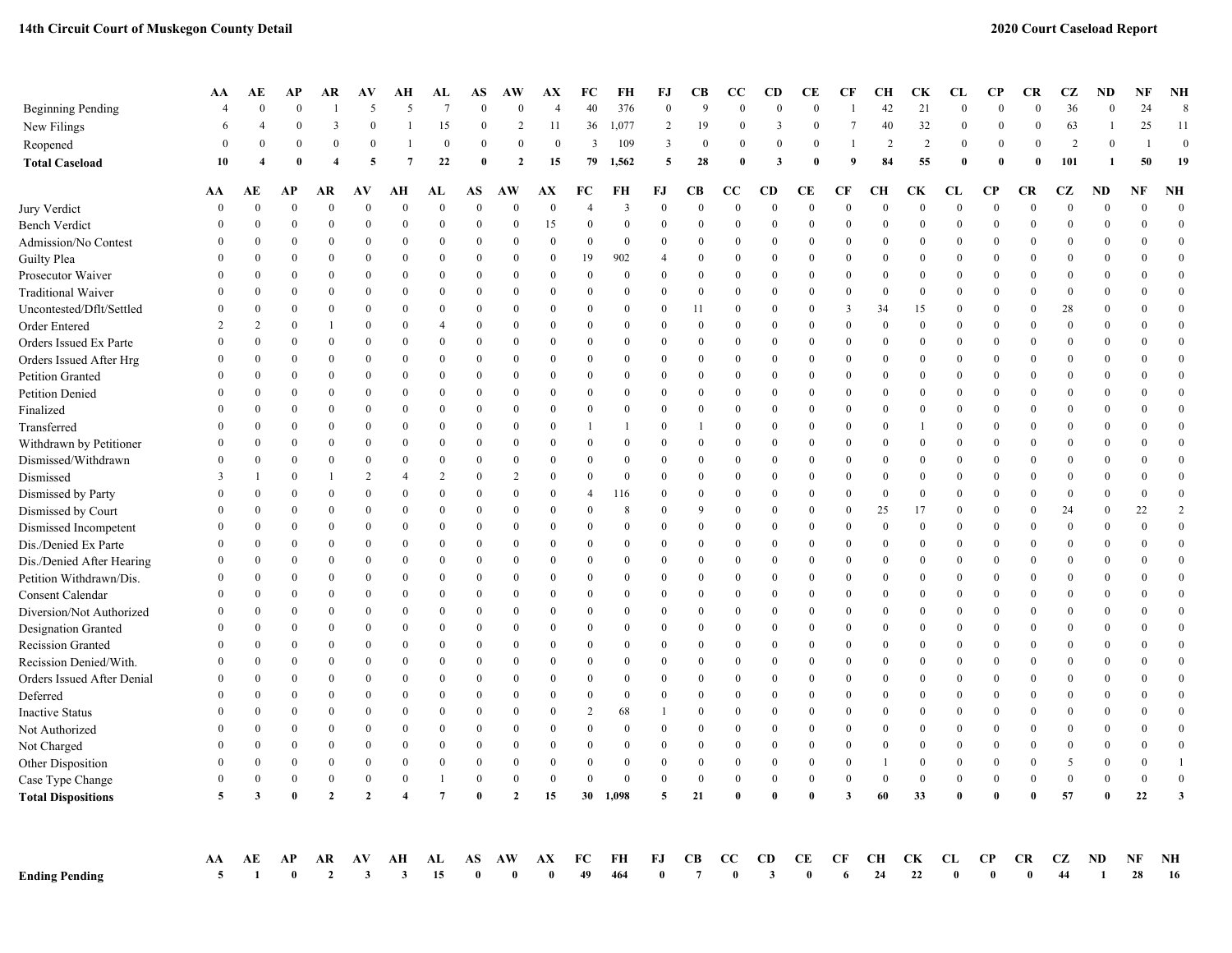| Reopened                   |               | $\theta$         | $\bf{0}$     | $\theta$       | $\theta$       | $\mathbf{0}$     | $\mathbf{0}$     | $\mathbf{0}$ | $\theta$       | $\theta$       | $\theta$       | $\mathbf{0}$ | 5                | 10               |                | $\theta$       | $\theta$                | $\theta$         | $\theta$       | $\mathbf{0}$   | $\bf{0}$         | $\theta$                | $\theta$         | $\theta$         | $\theta$       | $\Omega$     | $\overline{0}$   |
|----------------------------|---------------|------------------|--------------|----------------|----------------|------------------|------------------|--------------|----------------|----------------|----------------|--------------|------------------|------------------|----------------|----------------|-------------------------|------------------|----------------|----------------|------------------|-------------------------|------------------|------------------|----------------|--------------|------------------|
| <b>Total Caseload</b>      | 160           | -1               | 26           | 17             | $\mathbf{0}$   | 12               | $\mathbf{0}$     | 8            | $\sqrt{ }$     | $\theta$       | 6              | 51           | 507              | 501              | 471            | 613            | $\overline{\mathbf{3}}$ | $\mathbf 0$      | 17             | 462            | $\mathbf{0}$     | 6                       |                  | 169              | $\mathbf{2}$   |              | $\overline{2}$   |
|                            | NI            | NM               | NO           | NP             | NS             | NZ               | PС               | PD           | PR             | PS             | РZ             | DC           | DМ               | DО               | DP             | DS             | DZ                      | UD               | UE             | DL             | TL               | DJ                      | PJ               | NA               | AB             | АC           | AD               |
| Jury Verdict               | $\Omega$      | $\theta$         | $\mathbf{0}$ | $\Omega$       | $\Omega$       | $\mathbf{0}$     | $\mathbf{0}$     | $\bf{0}$     | $\theta$       | $\overline{0}$ | $\overline{0}$ | $\Omega$     | $\overline{0}$   | $\mathbf{0}$     | $\overline{0}$ | $\mathbf{0}$   | $\theta$                | $\overline{0}$   | $\Omega$       | $\Omega$       | $\mathbf{0}$     | $\overline{0}$          | $\theta$         | $\overline{0}$   | $\theta$       |              | $\overline{0}$   |
| <b>Bench Verdict</b>       |               | $\Omega$         | $\theta$     | $\theta$       | $\Omega$       | $\mathbf{0}$     | $\boldsymbol{0}$ | $\theta$     | $\theta$       | $\Omega$       | $\Omega$       | $\Omega$     | $\bf{0}$         | $\boldsymbol{0}$ | $\bf{0}$       | $\Omega$       | $\Omega$                | $\theta$         | $\Omega$       | $\bf{0}$       | $\boldsymbol{0}$ | $\Omega$                | $\Omega$         | 5                | $\Omega$       | $\Omega$     | $\mathbf{0}$     |
| Admission/No Contest       |               | $\Omega$         | $\theta$     | $\theta$       | $\theta$       | $\bf{0}$         | $\theta$         | $\Omega$     | $\theta$       | $\theta$       | $\theta$       | $\theta$     | $\theta$         | $\theta$         | $\Omega$       | $\Omega$       | $\theta$                | $\theta$         | $\Omega$       | 94             | $\mathbf{0}$     | $\theta$                | $\mathbf{0}$     | 86               | $\Omega$       | $\Omega$     | $\overline{0}$   |
| Guilty Plea                |               | $\theta$         | $\theta$     | $\theta$       | $\theta$       | $\overline{0}$   | $\mathbf{0}$     | $\Omega$     | $\theta$       | $\Omega$       | $\theta$       | $\theta$     | $\theta$         | $\theta$         | $\theta$       | $\theta$       | $\Omega$                | $\mathbf{0}$     | $\Omega$       | $\Omega$       | $\theta$         | $\overline{3}$          | $\theta$         | $\theta$         | $\theta$       | $\Omega$     | $\overline{0}$   |
| Prosecutor Waiver          |               | $\theta$         | $\theta$     | $\mathbf{0}$   | $\theta$       | $\mathbf{0}$     | $\mathbf{0}$     | $\Omega$     | $\theta$       | $\Omega$       | $\mathbf{0}$   | $\theta$     | $\theta$         | $\mathbf{0}$     | $\theta$       | $\theta$       | $\theta$                | $\mathbf{0}$     | $\Omega$       | $\overline{0}$ | $\mathbf{0}$     | $\mathbf{0}$            | $\theta$         | $\theta$         | $\theta$       | $\Omega$     | $\mathbf{0}$     |
| <b>Traditional Waiver</b>  | $\Omega$      | $\overline{0}$   | $\mathbf{0}$ | $\mathbf{0}$   | $\Omega$       | $\mathbf{0}$     | $\mathbf{0}$     | $\bf{0}$     | $\overline{0}$ | $\overline{0}$ | $\mathbf{0}$   | $\theta$     | $\mathbf{0}$     | $\boldsymbol{0}$ | $\overline{0}$ | $\mathbf{0}$   | $\theta$                | $\mathbf{0}$     | $\Omega$       | 2              | $\bf{0}$         | $\mathbf{0}$            | $\theta$         | $\bf{0}$         | $\Omega$       | $\Omega$     | $\mathbf{0}$     |
| Uncontested/Dflt/Settled   | 15            | $\theta$         | 3            | $\mathbf{0}$   | $\mathbf{0}$   | $\overline{1}$   | $\mathbf{0}$     | 3            | $\overline{0}$ | $\mathbf{0}$   | $\overline{2}$ | 12           | 213              | 273              | 225            | 339            | $\overline{2}$          | $\mathbf{0}$     | $\overline{4}$ | $\theta$       | $\boldsymbol{0}$ | $\mathbf{0}$            | $\theta$         | $\overline{0}$   | $\mathbf{0}$   | $\Omega$     | $\boldsymbol{0}$ |
| Order Entered              |               | $\theta$         | $\theta$     | $\theta$       | $\theta$       | $\theta$         | $\Omega$         | $\Omega$     | $\theta$       | $\Omega$       | $\theta$       | $\theta$     | $\Omega$         | $\boldsymbol{0}$ | $\Omega$       | $\Omega$       | $\Omega$                | $\theta$         | $\Omega$       | $\theta$       | $\theta$         | $\theta$                | $\theta$         | $\Omega$         | $\theta$       | $\Omega$     | $\mathbf{0}$     |
| Orders Issued Ex Parte     | $\Omega$      | $\theta$         | $\Omega$     | $\Omega$       | $\Omega$       | $\bf{0}$         | $\theta$         | $\theta$     | $\theta$       | $\theta$       | $\Omega$       | $\Omega$     | $\theta$         | $\theta$         | $\theta$       | $\theta$       | $\theta$                | $\theta$         | $\Omega$       | $\theta$       | $\mathbf{0}$     | $\Omega$                |                  | $\mathbf{0}$     | $\Omega$       | $\Omega$     | $\overline{0}$   |
| Orders Issued After Hrg    | $\theta$      | $\theta$         | $\theta$     | $\theta$       | $\theta$       | $\mathbf{0}$     | $\mathbf{0}$     | $\mathbf{0}$ | $\theta$       | $\theta$       | $\theta$       | $\theta$     | $\theta$         | $\mathbf{0}$     | $\theta$       | $\mathbf{0}$   | $\theta$                | $\mathbf{0}$     | $\Omega$       | $\theta$       | $\mathbf{0}$     | $\Omega$                | $\mathbf{0}$     | $\bf{0}$         | $\Omega$       | $\Omega$     | $\bf{0}$         |
| Petition Granted           |               | $\theta$         | $\theta$     | $\theta$       | $\theta$       | $\mathbf{0}$     | $\mathbf{0}$     | $\mathbf{0}$ | $\overline{0}$ | $\overline{0}$ | $\theta$       | $\theta$     | $\overline{0}$   | $\mathbf{0}$     | $\theta$       | $\overline{0}$ | $\Omega$                | $\mathbf{0}$     | $\Omega$       | $\theta$       | $\bf{0}$         | $\Omega$                | $\mathbf{0}$     | $\mathbf{0}$     | $\theta$       | $\Omega$     | $\mathbf{0}$     |
| Petition Denied            |               | $\theta$         | $\theta$     | $\mathbf{0}$   | $\theta$       | $\overline{0}$   | $\mathbf{0}$     | $\theta$     | $\overline{0}$ | $\overline{0}$ | $\mathbf{0}$   | $\theta$     | $\theta$         | $\mathbf{0}$     | $\mathbf{0}$   | $\mathbf{0}$   | $\overline{0}$          | $\mathbf{0}$     | $\Omega$       | $\theta$       | $\mathbf{0}$     | $\mathbf{0}$            | $\theta$         | $\theta$         | $\theta$       | $\Omega$     | $\boldsymbol{0}$ |
| Finalized                  |               | $\overline{0}$   | $\mathbf{0}$ | $\mathbf{0}$   | $\Omega$       | $\overline{0}$   | $\mathbf{0}$     | $\mathbf{0}$ | $\overline{0}$ | $\overline{0}$ | $\mathbf{0}$   | $\Omega$     | $\overline{0}$   | $\mathbf{0}$     | $\mathbf{0}$   | $\mathbf{0}$   | $\overline{0}$          | $\overline{0}$   | $\Omega$       | $\theta$       | $\mathbf{0}$     | $\overline{0}$          | $\theta$         | $\overline{0}$   | $\overline{2}$ | $\Omega$     | $\overline{1}$   |
| Transferred                | $\Omega$      | $\Omega$         | $\theta$     | $\theta$       | $\theta$       | $\boldsymbol{0}$ | $\boldsymbol{0}$ | $\bf{0}$     | $\theta$       | $\Omega$       | $\theta$       | $\theta$     | $\Omega$         | $\bf{0}$         | $\theta$       | $\Omega$       | $\Omega$                | $\boldsymbol{0}$ | $\Omega$       | 23             | $\boldsymbol{0}$ | $\Omega$                | $\boldsymbol{0}$ |                  | $\Omega$       | $\Omega$     | $\boldsymbol{0}$ |
| Withdrawn by Petitioner    | $\Omega$      | $\Omega$         | $\theta$     | $\overline{0}$ | $\Omega$       | $\mathbf{0}$     | $\bf{0}$         | $\mathbf{0}$ | $\theta$       | $\overline{0}$ | $\theta$       | $\theta$     | $\overline{0}$   | $\bf{0}$         | $\mathbf{0}$   | $\mathbf{0}$   | $\theta$                | $\mathbf{0}$     | $\theta$       | $\mathbf{0}$   | $\bf{0}$         | $\overline{0}$          | $\overline{0}$   | $\mathbf{0}$     | $\theta$       | $\Omega$     | $\overline{0}$   |
| Dismissed/Withdrawn        |               | $\theta$         | $\theta$     | $\mathbf{0}$   | $\theta$       | $\overline{0}$   | $\mathbf{0}$     | $\Omega$     | $\theta$       | $\overline{0}$ | $\theta$       | $\theta$     | $\theta$         | $\theta$         | $\theta$       | $\theta$       | $\Omega$                | $\mathbf{0}$     | $\Omega$       | $\Omega$       | $\bf{0}$         | $\theta$                | $\mathbf{0}$     | 12               | $\theta$       | $\Omega$     | $\mathbf{0}$     |
| Dismissed                  |               | $\theta$         | $\theta$     | $\theta$       | $\theta$       | $\overline{0}$   | $\mathbf{0}$     | $\mathbf{0}$ | $\theta$       | $\Omega$       | $\theta$       | $\theta$     | $\theta$         | $\theta$         | $\theta$       | $\mathbf{0}$   | $\Omega$                | $\mathbf{0}$     | $\theta$       | $\theta$       | $\theta$         | $\theta$                | $\theta$         | $\theta$         | $\theta$       |              | $\mathbf{0}$     |
| Dismissed by Party         |               | $\theta$         | $\theta$     | $\theta$       | $\theta$       | $\mathbf{0}$     | $\mathbf{0}$     | $\mathbf{0}$ | $\overline{0}$ | $\mathbf{0}$   | $\theta$       | $\theta$     | $\overline{1}$   | $\bf{0}$         | $\bf{0}$       | 3              |                         | $\mathbf{0}$     | $\Omega$       | 8              | $\mathbf{0}$     | $\theta$                | $\theta$         | $\mathbf{0}$     | $\theta$       | $\Omega$     | $\bf{0}$         |
| Dismissed by Court         | 51            | $\mathbf{0}$     | 13           | $\overline{2}$ | $\theta$       | 5                | $\boldsymbol{0}$ | 2            | $\overline{0}$ | $\mathbf{0}$   |                | 9            | 79               | 85               | 117            | 122            | $\overline{0}$          | $\mathbf{0}$     | $\overline{4}$ | 118            | $\boldsymbol{0}$ |                         | $\mathbf{0}$     | $\bf{0}$         | $\Omega$       | $\Omega$     | $\bf{0}$         |
| Dismissed Incompetent      |               | $\Omega$         | $\theta$     | $\theta$       | $\theta$       | $\mathbf{0}$     | $\overline{0}$   | $\mathbf{0}$ | $\theta$       | $\theta$       | $\theta$       | $\theta$     | $\boldsymbol{0}$ | $\mathbf{0}$     | $\Omega$       | $\Omega$       | $\theta$                | $\theta$         | $\Omega$       | $\overline{3}$ | $\mathbf{0}$     | $\theta$                | $\Omega$         | $\mathbf{0}$     | $\theta$       | $\Omega$     | $\overline{0}$   |
| Dis./Denied Ex Parte       |               | $\theta$         | $\theta$     | $\theta$       | $\theta$       | $\overline{0}$   | $\Omega$         | $\theta$     | $\theta$       | $\Omega$       | $\theta$       | $\theta$     | $\overline{0}$   | $\Omega$         | $\theta$       | $\theta$       | $\Omega$                | $\mathbf{0}$     | $\Omega$       | $\Omega$       | $\theta$         | $\theta$                | $\theta$         | $\theta$         | $\theta$       | $\Omega$     | $\mathbf{0}$     |
| Dis./Denied After Hearing  |               | $\theta$         | $\mathbf{0}$ | $\mathbf{0}$   | $\theta$       | $\mathbf{0}$     | $\mathbf{0}$     | $\mathbf{0}$ | $\theta$       | $\overline{0}$ | $\theta$       | $\theta$     | $\overline{0}$   | $\mathbf{0}$     | $\theta$       | $\mathbf{0}$   | $\theta$                | $\mathbf{0}$     | $\Omega$       | $\theta$       | $\bf{0}$         | $\mathbf{0}$            | $\theta$         | $\bf{0}$         | $\theta$       | $\Omega$     | $\mathbf{0}$     |
| Petition Withdrawn/Dis.    | $\Omega$      | $\theta$         | $\mathbf{0}$ | $\overline{0}$ | $\mathbf{0}$   | $\mathbf{0}$     | $\bf{0}$         | $\mathbf{0}$ | $\overline{0}$ | $\overline{0}$ | $\theta$       | $\theta$     | $\mathbf{0}$     | $\bf{0}$         | $\mathbf{0}$   | $\mathbf{0}$   | $\theta$                | $\mathbf{0}$     | $\Omega$       | $\theta$       | $\bf{0}$         | $\mathbf{0}$            | $\theta$         | $\mathbf{0}$     | $\theta$       | $\Omega$     | $\mathbf{0}$     |
| Consent Calendar           |               | $\theta$         | $\mathbf{0}$ | $\mathbf{0}$   | $\theta$       | $\overline{0}$   | $\mathbf{0}$     | $\mathbf{0}$ | $\overline{0}$ | $\overline{0}$ | $\mathbf{0}$   | $\theta$     | $\overline{0}$   | $\mathbf{0}$     | $\mathbf{0}$   | $\mathbf{0}$   | $\overline{0}$          | $\mathbf{0}$     | $\Omega$       | $\mathbf{0}$   | $\bf{0}$         | $\overline{0}$          | $\theta$         | $\theta$         | $\theta$       | $\Omega$     | $\mathbf{0}$     |
| Diversion/Not Authorized   |               | $\theta$         | $\theta$     | $\theta$       | $\Omega$       | $\theta$         | $\Omega$         | $\Omega$     | $\theta$       | $\Omega$       | $\theta$       | $\Omega$     | $\theta$         | $\theta$         | $\theta$       | $\Omega$       | $\Omega$                | $\theta$         | $\Omega$       | 100            | $\theta$         | $\theta$                | $\theta$         | $\theta$         | $\Omega$       | $\Omega$     | $\boldsymbol{0}$ |
| Designation Granted        | $\Omega$      | $\theta$         | $\theta$     | $\theta$       | $\theta$       | $\bf{0}$         | $\mathbf{0}$     | $\mathbf{0}$ | $\theta$       | $\theta$       | $\theta$       | $\Omega$     | $\theta$         | $\theta$         | $\theta$       | $\Omega$       | $\theta$                | $\mathbf{0}$     | $\Omega$       | -5             | $\theta$         | $\Omega$                | $\theta$         | $\mathbf{0}$     | $\Omega$       | $\Omega$     | $\boldsymbol{0}$ |
| Recission Granted          |               | $\theta$         | $\theta$     | $\theta$       | $\theta$       | $\mathbf{0}$     | $\mathbf{0}$     | $\theta$     | $\theta$       | $\theta$       | $\Omega$       | $\theta$     | $\theta$         | $\mathbf{0}$     | $\theta$       | $\Omega$       | $\theta$                | $\theta$         | $\Omega$       | $\theta$       | $\mathbf{0}$     | $\theta$                | $\theta$         | $\mathbf{0}$     | $\theta$       | $\Omega$     | $\overline{0}$   |
| Recission Denied/With.     | $\Omega$      | $\theta$         | $\theta$     | $\theta$       | $\theta$       | $\overline{0}$   | $\bf{0}$         | $\Omega$     | $\theta$       | $\Omega$       | $\theta$       | $\theta$     | $\overline{0}$   | $\Omega$         | $\Omega$       | $\Omega$       | $\theta$                | $\mathbf{0}$     | $\Omega$       | $\theta$       | $\bf{0}$         | $\theta$                | $\mathbf{0}$     | $\mathbf{0}$     | $\theta$       | $\Omega$     | $\mathbf{0}$     |
| Orders Issued After Denial |               | $\Omega$         | $\theta$     | $\mathbf{0}$   | $\theta$       | $\overline{0}$   | $\mathbf{0}$     | $\Omega$     | $\theta$       | $\mathbf{0}$   | $\theta$       | $\theta$     | $\overline{0}$   | $\theta$         | $\mathbf{0}$   | $\Omega$       | $\overline{0}$          | $\overline{0}$   | $\Omega$       | $\theta$       | $\mathbf{0}$     | $\Omega$                | $\theta$         | $\theta$         | $\theta$       | $\Omega$     | $\mathbf{0}$     |
| Deferred                   |               | $\theta$         | $\Omega$     | $\mathbf{0}$   | $\Omega$       | $\overline{0}$   | $\mathbf{0}$     | $\Omega$     | $\overline{0}$ | $\mathbf{0}$   | $\mathbf{0}$   | $\Omega$     | $\theta$         | $\Omega$         | $\mathbf{0}$   | $\Omega$       | $\overline{0}$          | $\boldsymbol{0}$ | $\Omega$       | $\mathbf{0}$   | $\mathbf{0}$     | $\mathbf{0}$            | $\theta$         | $\overline{0}$   | $\theta$       | $\Omega$     | $\boldsymbol{0}$ |
| <b>Inactive Status</b>     | $\mathcal{D}$ | $\Omega$         | $\theta$     | $\theta$       | $\theta$       | $\mathbf{0}$     | $\boldsymbol{0}$ | $\bf{0}$     | $\theta$       | $\Omega$       | $\theta$       | $\Omega$     | $\Omega$         | $\boldsymbol{0}$ | $\Omega$       | $\Omega$       | $\Omega$                | $\theta$         | $\Omega$       | 3              | $\boldsymbol{0}$ | $\Omega$                | $\theta$         | $\bf{0}$         | $\Omega$       | $\Omega$     | $\mathbf{0}$     |
| Not Authorized             |               | $\theta$         | $\theta$     | $\theta$       | $\theta$       | $\theta$         | $\boldsymbol{0}$ | $\mathbf{0}$ | $\theta$       | $\theta$       | $\theta$       | $\theta$     | $\theta$         | $\mathbf{0}$     | $\Omega$       | $\Omega$       | $\theta$                | $\theta$         | $\theta$       | $\theta$       | $\mathbf{0}$     | $\theta$                | $\Omega$         | 5                | $\theta$       | $\Omega$     | $\boldsymbol{0}$ |
| Not Charged                |               | $\theta$         | $\theta$     | $\theta$       | $\theta$       | $\mathbf{0}$     | $\theta$         | $\theta$     | $\theta$       | $\Omega$       | $\theta$       | $\theta$     | $\theta$         | $\mathbf{0}$     | $\theta$       | $\Omega$       | $\theta$                | $\theta$         | $\Omega$       | $\theta$       | $\theta$         | $\Omega$                | $\Omega$         | $\theta$         | $\theta$       | $\Omega$     | $\overline{0}$   |
| Other Disposition          |               | $\theta$         | $\theta$     | $\theta$       | $\theta$       | $\bf{0}$         | $\mathbf{0}$     | $\mathbf{0}$ | $\mathbf{0}$   | $\overline{0}$ | 1              | $\Omega$     | $\theta$         | $\mathbf{0}$     | $\mathbf{0}$   | $\theta$       | $\theta$                | $\mathbf{0}$     | $\Omega$       | $\theta$       | $\mathbf{0}$     | $\Omega$                | $\theta$         | $\boldsymbol{0}$ | $\theta$       | $\Omega$     | $\overline{0}$   |
| Case Type Change           |               | $\boldsymbol{0}$ | $\bf{0}$     | $\mathbf{0}$   | $\overline{0}$ | $\bf{0}$         | $\boldsymbol{0}$ | $\bf{0}$     | $\mathbf{0}$   | $\mathbf{0}$   | $\theta$       | $\theta$     | $\theta$         | $\bf{0}$         | $\mathbf{0}$   | $\mathbf{0}$   | $\boldsymbol{0}$        | $\mathbf{0}$     | $\Omega$       | $\mathbf{0}$   | $\bf{0}$         | $\Omega$                | $\theta$         | $\boldsymbol{0}$ | $\Omega$       | $\Omega$     | $\overline{0}$   |
| <b>Total Dispositions</b>  | 68            | $\mathbf{0}$     | 16           | $\overline{2}$ | $\mathbf{0}$   | -6               | $\bf{0}$         | 5            | $\theta$       | $\theta$       | 4              | 21           | 293              | 358              | 342            | 464            | $\overline{\mathbf{3}}$ | $\mathbf 0$      | 8              | 356            | $\bf{0}$         | $\overline{\mathbf{4}}$ |                  | 109              | $\overline{2}$ | $\mathbf{0}$ | $\mathbf{1}$     |
|                            |               |                  |              |                |                |                  |                  |              |                |                |                |              |                  |                  |                |                |                         |                  |                |                |                  |                         |                  |                  |                |              |                  |
|                            | NI            | NΜ               | NO           | NP             | NS             | NZ               | PС               | PD           | PR             | PS             | РZ             | DC           | DM               | DO               | DP             | DS             | DZ                      | UD               | UE             | DL             | TL               | DJ                      | РJ               | <b>NA</b>        | AВ             | AC           | AD               |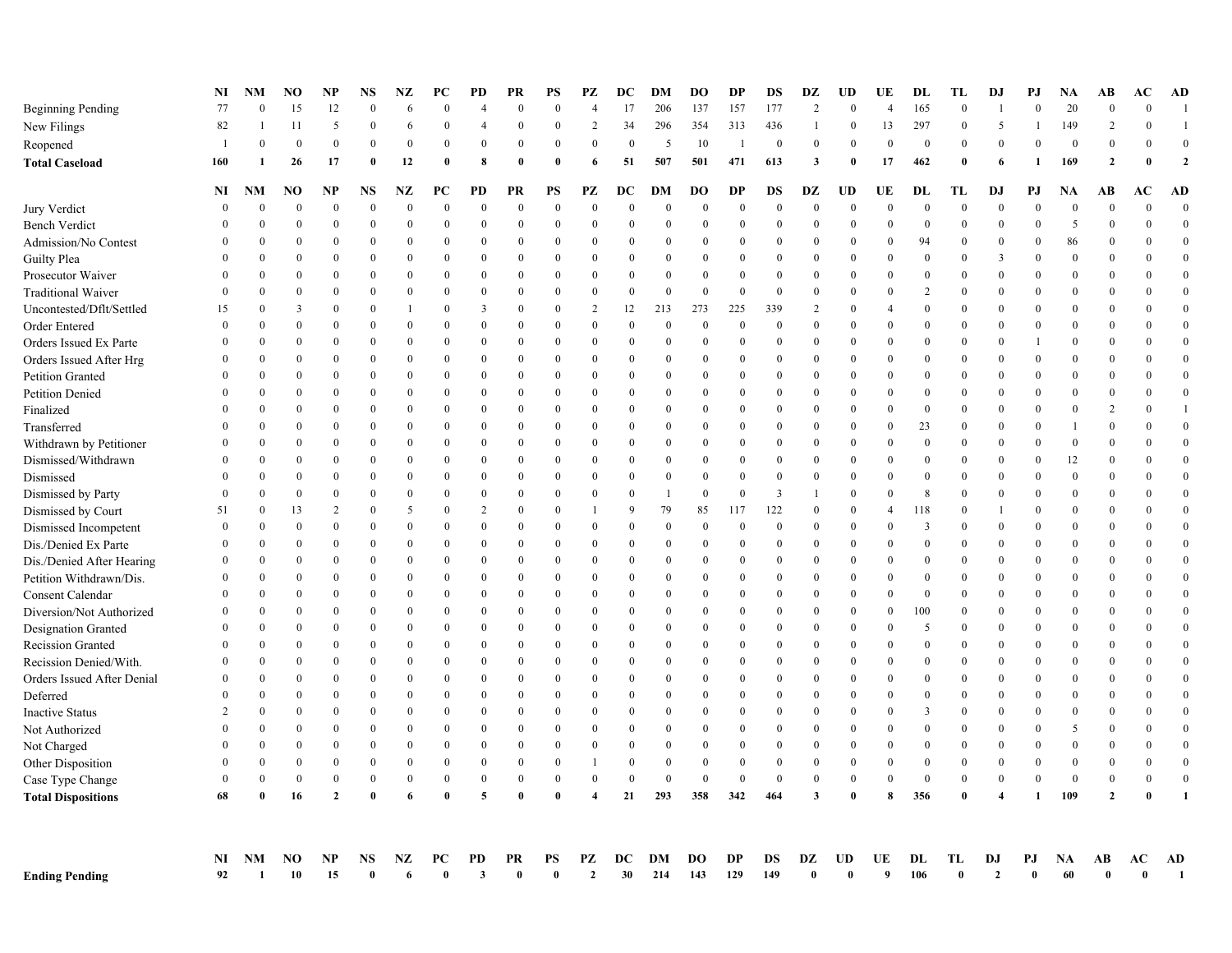|                            | АF           | AG<br>$\Omega$ | AM<br>9        | AN<br>$\overline{c}$ | <b>AO</b><br>$\mathbf{0}$ | AY<br>8      | EМ               | ID                 | NB<br>$\theta$            | NC<br>$\overline{7}$ | PН<br>$\theta$       | <b>PP</b><br>$\overline{3}$ | VP<br>$\theta$   | VF<br>$\theta$ | CА<br>$\theta$   | CY<br>$\theta$     | DD<br>$\theta$            | GA<br>$\theta$     | GL<br>$\mathbf{0}$ | <b>GM</b><br>$\theta$ | JA<br>$\theta$     | LG<br>$\Omega$ | MI<br>$\mathbf{0}$ | PO<br>$\mathbf{0}$ | <b>Total</b><br>1,626   |
|----------------------------|--------------|----------------|----------------|----------------------|---------------------------|--------------|------------------|--------------------|---------------------------|----------------------|----------------------|-----------------------------|------------------|----------------|------------------|--------------------|---------------------------|--------------------|--------------------|-----------------------|--------------------|----------------|--------------------|--------------------|-------------------------|
| <b>Beginning Pending</b>   | 9            |                | 57             | $\mathbf{1}$         | $\mathbf{0}$              |              | 1                | 2                  |                           | 47                   |                      | 458                         |                  | 8              | $\overline{0}$   | $\overline{0}$     | $\overline{0}$            | $\theta$           |                    |                       | $\mathbf{0}$       | $\theta$       |                    | $\mathbf{0}$       |                         |
| New Filings                |              |                |                |                      |                           | 19           |                  |                    | $\overline{1}$            |                      | 145                  |                             | $\bf{0}$         |                |                  |                    |                           |                    | $\bf{0}$           | $\boldsymbol{0}$      |                    |                | $\boldsymbol{0}$   |                    | 4,120                   |
| Reopened                   | $\Omega$     | $\theta$       | $\bf{0}$       | $\theta$             | $\theta$                  | $\bf{0}$     | $\mathbf{0}$     | $\theta$           | $\Omega$                  | $\theta$             | 12                   | 75                          | $\bf{0}$         | $\theta$       | $\overline{0}$   | $\theta$           | $\theta$                  | $\Omega$           | $\bf{0}$           | $\boldsymbol{0}$      | $\mathbf{0}$       | $\Omega$       | $\mathbf{0}$       | $\theta$           | 228                     |
| <b>Total Caseload</b>      | 16           | 1              | 66             | 3                    | $\mathbf{0}$              | 27           | $\mathbf{2}$     | 3                  | -1                        | 54                   | 157                  | 536                         | $\bf{0}$         | 8              | 0                | $\mathbf{0}$       | $\mathbf{0}$              | $\theta$           | $\bf{0}$           | $\theta$              | $\theta$           | $\theta$       | $\mathbf{0}$       | $\mathbf{0}$       | 5,974                   |
|                            | АF           | AG             | AМ             | AN                   | AO                        | AY           | EМ               | ID                 | NB                        | NC                   | PH                   | PP                          | <b>VP</b>        | VF             | CА               | CY                 | DD                        | GA                 | GL                 | <b>GM</b>             | JA                 | LG             | MI                 | PO                 | <b>Total</b>            |
| Jury Verdict               | $\theta$     | $\theta$       | $\theta$       | $\overline{0}$       | $\overline{0}$            | $\theta$     | $\boldsymbol{0}$ | $\theta$           | $\theta$                  | $\theta$             | $\mathbf{0}$         | $\theta$                    | $\mathbf{0}$     | $\theta$       | $\theta$         | $\theta$           | $\overline{0}$            | $\theta$           | $\boldsymbol{0}$   | $\overline{0}$        | $\theta$           | $\theta$       | $\boldsymbol{0}$   | $\boldsymbol{0}$   | $\overline{7}$          |
| <b>Bench Verdict</b>       | 0            | $\theta$       | $\theta$       | $\mathbf{0}$         | $\theta$                  | $\mathbf{0}$ | $\mathbf{0}$     | $\theta$           | $\theta$                  | $\theta$             | $\theta$             | $\theta$                    | $\theta$         | $\theta$       | $\theta$         | $\overline{0}$     | $\overline{0}$            | $\theta$           | $\bf{0}$           | $\boldsymbol{0}$      | $\bf{0}$           | $\Omega$       | $\boldsymbol{0}$   | $\bf{0}$           | 20                      |
| Admission/No Contest       | $\Omega$     | $\theta$       | $\theta$       | $\theta$             | $\theta$                  | $\mathbf{0}$ | $\Omega$         | $\theta$           | $\mathbf{0}$              | $\theta$             | $\Omega$             | $\mathbf{0}$                | $\mathbf{0}$     | $\theta$       | $\mathbf{0}$     | $\theta$           | $\theta$                  | $\Omega$           | $\bf{0}$           | $\bf{0}$              | $\bf{0}$           | $\Omega$       | $\mathbf{0}$       | $\theta$           | 180                     |
| <b>Guilty Plea</b>         |              | $\Omega$       | $\Omega$       | $\overline{0}$       | $\mathbf{0}$              | $\mathbf{0}$ | $\Omega$         | $\Omega$           | $\Omega$                  | $\Omega$             | $\Omega$             | $\mathbf{0}$                | $\boldsymbol{0}$ | $\Omega$       | $\mathbf{0}$     | $\theta$           | $\overline{0}$            | $\theta$           | $\bf{0}$           | $\overline{0}$        | $\mathbf{0}$       | $\Omega$       | $\boldsymbol{0}$   | $\Omega$           | 928                     |
| Prosecutor Waiver          | $\Omega$     | $\theta$       | $\theta$       | $\overline{0}$       | $\theta$                  | $\Omega$     | $\Omega$         | $\theta$           | $\theta$                  | $\Omega$             | $\Omega$             | $\theta$                    | $\boldsymbol{0}$ | $\Omega$       | $\theta$         | $\theta$           | $\theta$                  | $\theta$           | $\boldsymbol{0}$   | $\bf{0}$              | $\bf{0}$           | $\Omega$       | $\bf{0}$           | $\theta$           | $\theta$                |
| <b>Traditional Waiver</b>  |              | $\theta$       | $\theta$       | $\theta$             | $\theta$                  | $\theta$     | $\Omega$         | $\theta$           | $\theta$                  | $\Omega$             | $\Omega$             | $\theta$                    | $\Omega$         | $\theta$       | $\overline{0}$   | $\overline{0}$     | $\theta$                  | $\theta$           | $\boldsymbol{0}$   | $\theta$              | $\theta$           | $\Omega$       | $\mathbf{0}$       | $\theta$           | $\mathbf{2}$            |
| Uncontested/Dflt/Settled   |              | $\theta$       | $\theta$       | $\overline{0}$       | $\theta$                  | $\mathbf{0}$ | $\Omega$         | $\theta$           | $\theta$                  | $\Omega$             | $\theta$             | $\theta$                    | $\theta$         | $\theta$       | $\theta$         | $\theta$           | $\overline{0}$            | $\theta$           | $\bf{0}$           | $\overline{0}$        | $\theta$           | $\Omega$       | $\boldsymbol{0}$   | $\theta$           | 1,183                   |
| Order Entered              | 0            | $\theta$       | $\theta$       | $\overline{0}$       | $\theta$                  | $\mathbf{0}$ | $\mathbf{0}$     | $\boldsymbol{0}$   | $\theta$                  | $\Omega$             | $\mathbf{0}$         | $\theta$                    | $\bf{0}$         | $\theta$       | $\bf{0}$         | $\overline{0}$     | $\overline{0}$            | $\theta$           | $\bf{0}$           | $\overline{0}$        | $\mathbf{0}$       | $\Omega$       | $\boldsymbol{0}$   | $\mathbf{0}$       | $\boldsymbol{Q}$        |
| Orders Issued Ex Parte     |              | $\theta$       | $\theta$       | $\overline{0}$       | $\mathbf{0}$              | $\mathbf{0}$ | $\Omega$         | $\overline{2}$     | $\theta$                  | $\Omega$             | 91                   | 280                         | $\theta$         | 8              | $\overline{0}$   | $\overline{0}$     | $\overline{0}$            | $\theta$           | $\bf{0}$           | $\overline{0}$        | $\mathbf{0}$       | $\Omega$       | $\boldsymbol{0}$   | $\theta$           | 382                     |
| Orders Issued After Hrg    |              | $\theta$       | $\mathbf{0}$   | $\overline{0}$       | $\mathbf{0}$              | $\mathbf{0}$ | $\Omega$         | $\boldsymbol{0}$   | $\mathbf{1}$              | 36                   | $\mathbf{0}$         | $\theta$                    | $\mathbf{0}$     | $\theta$       | $\mathbf{0}$     | $\overline{0}$     | $\overline{0}$            | $\theta$           | $\bf{0}$           | $\overline{0}$        | $\theta$           | $\Omega$       | $\boldsymbol{0}$   | $\theta$           | 37                      |
| Petition Granted           |              | $\theta$       | $\theta$       | $\theta$             | $\theta$                  | $\mathbf{0}$ | $\Omega$         | $\theta$           | $\theta$                  | $\theta$             | $\theta$             | $\theta$                    | $\theta$         | $\theta$       | $\mathbf{0}$     | $\theta$           | $\boldsymbol{0}$          | $\theta$           | $\bf{0}$           | $\theta$              | $\overline{0}$     | $\Omega$       | $\bf{0}$           | $\theta$           | $\bf{0}$                |
| Petition Denied            | $\Omega$     | $\Omega$       | $\mathbf{0}$   | $\overline{0}$       | $\Omega$                  | $\bf{0}$     | $\Omega$         | $\Omega$           | $\boldsymbol{0}$          | $\Omega$             | $\Omega$             | $\mathbf{0}$                | $\boldsymbol{0}$ | $\Omega$       | $\mathbf{0}$     | $\theta$           | $\theta$                  | $\Omega$           | $\bf{0}$           | $\theta$              | $\bf{0}$           | $\Omega$       | $\boldsymbol{0}$   | $\Omega$           | $\bf{0}$                |
| Finalized                  | 6            | 1              | 53             | $\overline{2}$       | $\theta$                  | 15           | $\Omega$         | $\Omega$           | $\mathbf{0}$              | $\Omega$             | $\Omega$             | $\mathbf{0}$                | $\boldsymbol{0}$ | $\Omega$       | $\mathbf{0}$     | $\theta$           | $\overline{0}$            | $\Omega$           | $\bf{0}$           | $\theta$              | $\mathbf{0}$       | $\Omega$       | $\boldsymbol{0}$   | $\mathbf{0}$       | 80                      |
| Transferred                | $\Omega$     | $\theta$       | $\theta$       | $\overline{0}$       | $\theta$                  | $\theta$     | $\Omega$         | $\theta$           | $\theta$                  | $\Omega$             | $\Omega$             | $\theta$                    | $\Omega$         | $\theta$       | $\theta$         | $\theta$           | $\theta$                  | $\theta$           | $\bf{0}$           | $\theta$              | $\theta$           | $\Omega$       | $\bf{0}$           | $\theta$           | ${\bf 28}$              |
| Withdrawn by Petitioner    |              | $\theta$       | $\theta$       | $\overline{0}$       | $\theta$                  | $\theta$     | $\mathbf{0}$     | $\theta$           | $\theta$                  | $\Omega$             | $\theta$             | $\theta$                    | $\theta$         | $\theta$       | $\overline{0}$   | $\overline{0}$     | $\theta$                  | $\theta$           | $\boldsymbol{0}$   | $\overline{0}$        | $\theta$           | $\Omega$       | $\mathbf{0}$       | $\theta$           | $\bf{0}$                |
| Dismissed/Withdrawn        | 0            | $\mathbf{0}$   | $\mathbf{0}$   | $\overline{0}$       | $\theta$                  | $\mathbf{0}$ | $\mathbf{0}$     | $\theta$           | $\theta$                  | $\Omega$             | $\theta$             | $\theta$                    | $\theta$         | $\theta$       | $\theta$         | $\overline{0}$     | $\overline{0}$            | $\theta$           | $\bf{0}$           | $\overline{0}$        | $\theta$           | $\Omega$       | $\boldsymbol{0}$   | $\theta$           | 12                      |
| Dismissed                  | $\Omega$     | $\theta$       | $\theta$       | $\overline{0}$       | $\theta$                  | $\mathbf{0}$ | $\mathbf{0}$     | $\theta$           | $\overline{0}$            | $\Omega$             | $\theta$             | $\theta$                    | $\bf{0}$         | $\theta$       | $\bf{0}$         | $\overline{0}$     | $\overline{0}$            | $\theta$           | $\bf{0}$           | $\overline{0}$        | $\mathbf{0}$       | $\Omega$       | $\boldsymbol{0}$   | $\mathbf{0}$       | 15                      |
| Dismissed by Party         |              | $\theta$       | $\mathbf{0}$   | $\overline{0}$       | $\mathbf{0}$              | $\mathbf{0}$ |                  | $\theta$           | $\theta$                  | $\theta$             | $\theta$             | $\theta$                    | $\overline{0}$   | $\theta$       | $\mathbf{0}$     | $\overline{0}$     | $\overline{0}$            | $\theta$           | $\bf{0}$           | $\overline{0}$        | $\mathbf{0}$       | $\Omega$       | $\boldsymbol{0}$   | $\theta$           | 134                     |
| Dismissed by Court         |              | $\theta$       | $\theta$       | $\theta$             | $\theta$                  | $\theta$     | $\mathbf{0}$     | $\theta$           | $\theta$                  | $\theta$             | $\theta$             | $\theta$                    | $\theta$         | $\theta$       | $\theta$         | $\theta$           | $\overline{0}$            | $\theta$           | $\bf{0}$           | $\overline{0}$        | $\theta$           | $\Omega$       | $\Omega$           | $\theta$           | 716                     |
| Dismissed Incompetent      |              | $\theta$       | $\theta$       | $\overline{0}$       | $\theta$                  | $\mathbf{0}$ | $\Omega$         | $\theta$           | $\theta$                  | $\Omega$             | $\theta$             | $\mathbf{0}$                | $\theta$         | $\Omega$       | $\mathbf{0}$     | $\theta$           | $\overline{0}$            | $\theta$           | $\bf{0}$           | $\overline{0}$        | $\boldsymbol{0}$   | $\Omega$       | $\bf{0}$           | $\theta$           | $\mathbf{3}$            |
| Dis./Denied Ex Parte       | 0            | $\Omega$       | $\Omega$       | $\overline{0}$       | $\Omega$                  | $\mathbf{0}$ | $\Omega$         | $\theta$           | $\boldsymbol{0}$          | $\Omega$             | 63                   | 240                         | $\mathbf{0}$     | $\Omega$       | $\mathbf{0}$     | $\theta$           | $\overline{0}$            | $\Omega$           | $\bf{0}$           | $\overline{0}$        | $\bf{0}$           | $\Omega$       | $\bf{0}$           | $\Omega$           | 303                     |
| Dis./Denied After Hearing  |              | $\theta$       | $\theta$       | $\overline{0}$       | $\theta$                  | $\theta$     |                  | $\Omega$           | $\theta$                  | $\overline{4}$       | $\Omega$             | $\overline{4}$              | $\boldsymbol{0}$ | $\Omega$       | $\theta$         | $\theta$           | $\theta$                  | $\Omega$           | $\boldsymbol{0}$   | $\theta$              | $\bf{0}$           | $\Omega$       | $\boldsymbol{0}$   | $\Omega$           | $\overline{9}$          |
| Petition Withdrawn/Dis.    | $\Omega$     | $\theta$       | $\theta$       | $\theta$             | $\theta$                  | $\Omega$     | $\Omega$         | $\theta$           | $\theta$                  | $\Omega$             | $\Omega$             | $\theta$                    | $\theta$         | $\theta$       | $\theta$         | $\boldsymbol{0}$   | $\theta$                  | $\theta$           | $\bf{0}$           | $\theta$              | $\theta$           | $\Omega$       | $\boldsymbol{0}$   | $\theta$           | $\bf{0}$                |
| Consent Calendar           | 0            | $\theta$       | $\theta$       | $\overline{0}$       | $\theta$                  | $\mathbf{0}$ | $\mathbf{0}$     | $\theta$           | $\theta$                  | $\Omega$             | $\Omega$             | $\theta$                    | $\theta$         | $\Omega$       | $\boldsymbol{0}$ | $\overline{0}$     | $\overline{0}$            | $\Omega$           | $\boldsymbol{0}$   | $\overline{0}$        | $\theta$           | $\Omega$       | $\bf{0}$           | $\theta$           | $\mathbf{0}$            |
| Diversion/Not Authorized   | $\Omega$     | $\mathbf{0}$   | $\mathbf{0}$   | $\overline{0}$       | $\theta$                  | $\mathbf{0}$ | $\mathbf{0}$     | $\theta$           | $\theta$                  | $\Omega$             | $\theta$             | $\mathbf{0}$                | $\mathbf{0}$     | $\theta$       | $\theta$         | $\theta$           | $\overline{0}$            | $\theta$           | $\bf{0}$           | $\overline{0}$        | $\boldsymbol{0}$   | $\Omega$       | $\boldsymbol{0}$   | $\theta$           | 100                     |
| Designation Granted        | $\theta$     | $\theta$       | $\theta$       | $\overline{0}$       | $\theta$                  | $\mathbf{0}$ | $\mathbf{0}$     | $\theta$           | $\theta$                  | $\Omega$             | $\theta$             | $\mathbf{0}$                | $\bf{0}$         | $\theta$       | $\bf{0}$         | $\overline{0}$     | $\overline{0}$            | $\theta$           | $\bf{0}$           | $\overline{0}$        | $\mathbf{0}$       | $\Omega$       | $\boldsymbol{0}$   | $\theta$           | 5                       |
| Recission Granted          |              | $\theta$       | $\theta$       | $\overline{0}$       | $\mathbf{0}$              | $\mathbf{0}$ | $\Omega$         | $\theta$           | $\theta$                  | $\theta$             | $\theta$             | $\theta$                    | $\theta$         | $\theta$       | $\mathbf{0}$     | $\overline{0}$     | $\overline{0}$            | $\theta$           | $\bf{0}$           | $\overline{0}$        | $\theta$           | $\Omega$       | $\boldsymbol{0}$   | $\theta$           | $\bf{0}$                |
| Recission Denied/With.     |              | $\theta$       | $\theta$       | $\theta$             | $\theta$                  | $\mathbf{0}$ | $\Omega$         | $\theta$           | $\theta$                  | $\theta$             | $\theta$             | $\theta$                    | $\theta$         | $\theta$       | $\theta$         | $\theta$           | $\theta$                  | $\theta$           | $\bf{0}$           | $\theta$              | $\overline{0}$     | $\Omega$       | $\theta$           | $\theta$           | $\bf{0}$                |
| Orders Issued After Denial | 0            | $\theta$       | $\theta$       | $\theta$             | $\theta$                  | $\mathbf{0}$ | $\Omega$         | $\theta$           | $\theta$                  | $\Omega$             | -1                   | 8                           | $\mathbf{0}$     | $\theta$       | $\mathbf{0}$     | $\theta$           | $\overline{0}$            | $\theta$           | $\bf{0}$           | $\theta$              | $\mathbf{0}$       | $\Omega$       | $\boldsymbol{0}$   | $\theta$           | 9                       |
| Deferred                   | $\Omega$     | $\Omega$       | $\Omega$       | $\theta$             | $\Omega$                  | $\theta$     | $\Omega$         | $\theta$           | $\theta$                  | $\Omega$             | $\Omega$             | $\theta$                    | $\theta$         | $\Omega$       | $\theta$         | $\theta$           | $\theta$                  | $\Omega$           | $\bf{0}$           | $\bf{0}$              | $\bf{0}$           | $\Omega$       | $\Omega$           | $\Omega$           | $\bf{0}$                |
| <b>Inactive Status</b>     | $\Omega$     | $\theta$       | $\theta$       | $\overline{0}$       | $\theta$                  | $\theta$     | $\Omega$         | $\Omega$           | $\theta$                  | $\Omega$             | $\Omega$             | $\theta$                    | $\bf{0}$         | $\Omega$       | $\theta$         | $\theta$           | $\theta$                  | $\theta$           | $\boldsymbol{0}$   | $\theta$              | $\boldsymbol{0}$   | $\Omega$       | $\theta$           | $\theta$           | 76                      |
| Not Authorized             | $\Omega$     | $\theta$       | $\theta$       | $\theta$             | $\theta$                  | $\theta$     | $\Omega$         | $\Omega$           | $\theta$                  | $\Omega$             | $\theta$             | $\theta$                    | $\Omega$         | $\theta$       | $\theta$         | $\overline{0}$     | $\theta$                  | $\theta$           | $\mathbf{0}$       | $\theta$              | $\theta$           | $\Omega$       | $\theta$           | $\Omega$           | $\overline{\mathbf{5}}$ |
| Not Charged                | 0            | $\theta$       | $\theta$       | $\overline{0}$       | $\theta$                  | $\mathbf{0}$ | $\mathbf{0}$     | $\theta$           | $\theta$                  | $\Omega$             | $\theta$             | $\theta$                    | $\overline{0}$   | $\theta$       | $\bf{0}$         | $\overline{0}$     | $\theta$                  | $\theta$           | $\bf{0}$           | $\overline{0}$        | $\theta$           | $\Omega$       | $\bf{0}$           | $\theta$           | $\bf{0}$                |
| Other Disposition          | $\theta$     | $\theta$       | $\overline{0}$ | $\overline{0}$       | $\mathbf{0}$              | $\mathbf{0}$ | $\mathbf{0}$     | $\mathbf{0}$       | $\overline{0}$            | $\Omega$             | $\theta$             | $\mathbf{0}$                | $\bf{0}$         | $\mathbf{0}$   | $\overline{0}$   | $\overline{0}$     | $\overline{0}$            | $\mathbf{0}$       | $\bf{0}$           | $\boldsymbol{0}$      | $\mathbf{0}$       | $\Omega$       | $\boldsymbol{0}$   | $\mathbf{0}$       | 8                       |
| Case Type Change           | $\mathbf{0}$ | $\mathbf{0}$   | $\mathbf{0}$   | $\overline{0}$       | $\mathbf{0}$              | $\bf{0}$     | $\boldsymbol{0}$ | $\boldsymbol{0}$   | $\boldsymbol{0}$          | $\Omega$             | $\mathbf{0}$         | $\bf{0}$                    | $\bf{0}$         | $\mathbf{0}$   | $\mathbf{0}$     | $\bf{0}$           | $\overline{0}$            | $\overline{0}$     | $\boldsymbol{0}$   | $\boldsymbol{0}$      | $\boldsymbol{0}$   | $\overline{0}$ | $\mathbf{0}$       | $\mathbf{0}$       | $\mathbf{1}$            |
| <b>Total Dispositions</b>  | 6            | 1              | 53             | $\mathbf{2}$         | $\bf{0}$                  | 15           | $\overline{2}$   | $\overline{2}$     | $\mathbf{1}$              | 40                   | 155                  | 532                         | $\mathbf{0}$     | 8              | $\mathbf 0$      | $\mathbf{0}$       | $\mathbf{0}$              | $\theta$           | $\mathbf{0}$       | $\boldsymbol{0}$      | $\mathbf{0}$       | $\theta$       | $\mathbf{0}$       | $\mathbf{0}$       | 4,252                   |
|                            |              |                |                |                      |                           |              |                  |                    |                           |                      |                      |                             |                  |                |                  |                    |                           |                    |                    |                       |                    |                |                    |                    |                         |
| <b>Ending Pending</b>      | АF<br>10     | AG<br>0        | AM<br>13       | AN<br>$\mathbf{1}$   | AO                        | AY<br>12     | EМ               | ID<br>$\mathbf{1}$ | <b>NB</b><br>$\mathbf{0}$ | NC<br>14             | PH<br>$\overline{2}$ | PP                          | VP<br>$\theta$   | VF             | CА               | CY<br>$\mathbf{0}$ | <b>DD</b><br>$\mathbf{0}$ | GA<br>$\mathbf{0}$ | GL                 | GM<br>$\mathbf{0}$    | JA<br>$\mathbf{0}$ | LG             | MI                 | PO<br>$\mathbf{0}$ | <b>Total</b><br>1,722   |